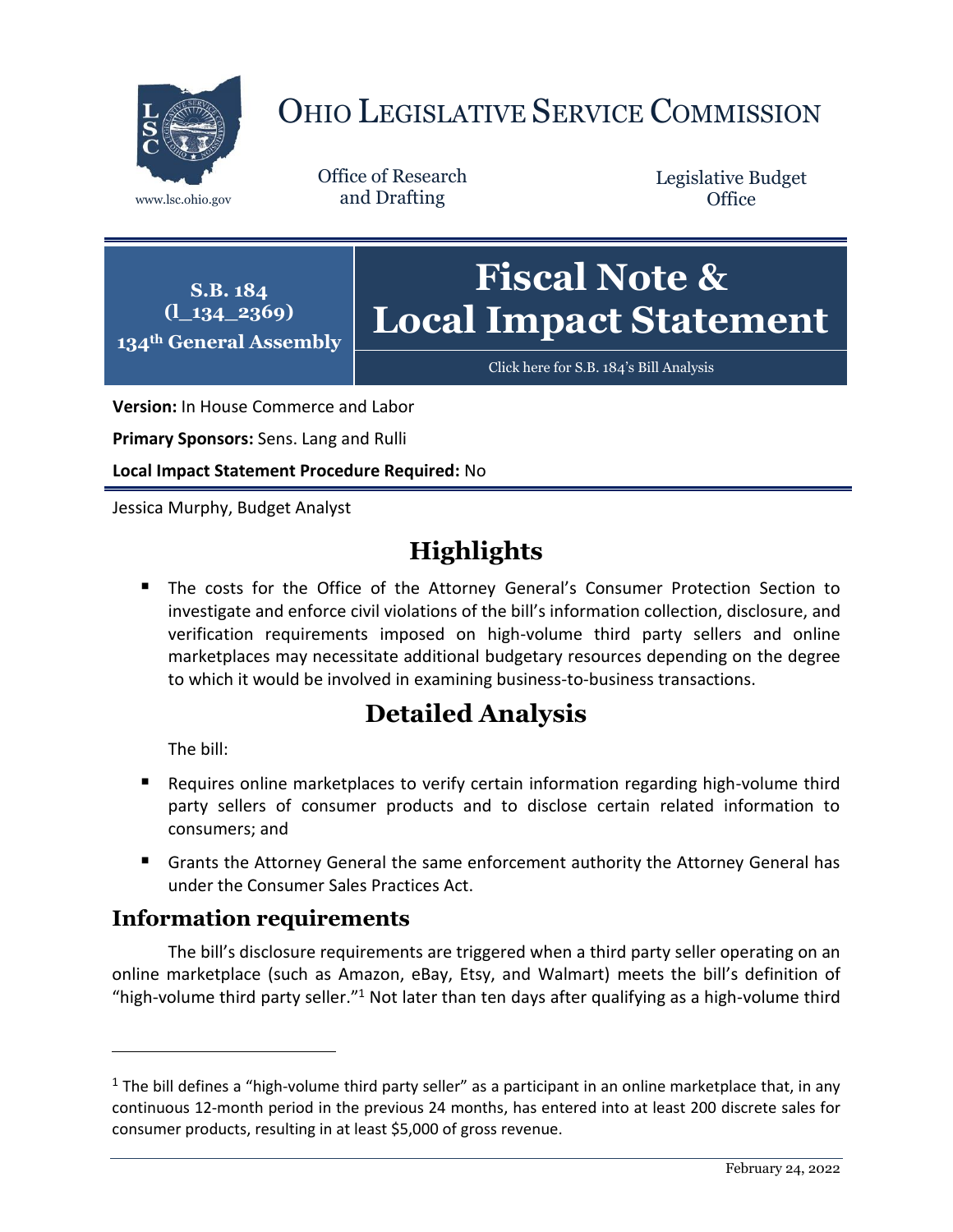party seller, the seller is required to provide specified banking account and contact information to the online marketplace. The marketplace is then required to verify the information within ten days of its submission.

In addition to initial disclosure, there are ongoing requirements to ensure the accuracy of the information. Under the bill, if the seller fails to update the information or certify that it is unchanged after receiving notice from the marketplace to do so, their participation in the marketplace will be suspended ten days after the notice was issued. The online marketplace is also required to collect certain information on high-volume third party sellers with \$20,000 or more in annual gross revenues on the marketplace, including their physical address and specified contact information (the bill allows for partial disclosure in some circumstances). The information must be disclosed to consumers on order confirmations and transaction histories. In addition, upon request, the same information must be disclosed for those sellers that use a different seller to supply the consumer product.

The bill allows the Attorney General to adopt rules with respect to the collection, verification, and disclosure of information.

#### **Enforcement**

The number of enforcement actions stemming from the bill is difficult to estimate for several reasons, perhaps most notably because of the issue of detection. It seems likely that the discovery of violations would rely largely upon consumer reporting. While the bill requires marketplaces to provide a reporting mechanism on each high-volume third party seller product listing, the frequency at which suspicious seller activity would be detected and subsequently reported is unknown, as is whether the reports would relate to violations of the bill specifically or unlawful conduct generally. Given the prevalence of online sales and the fact that nearly two million sellers are actively selling on Amazon marketplace,<sup>2</sup> in all likelihood there will be additional alleged violations of Ohio's Consumer Sales Practices Act (CSPA) related to the bill's requirements (depending on how reliably a seller can determine whether a consumer is an Ohio consumer) or otherwise.

A violation of the bill's requirements is considered an unfair or deceptive act or practice in violation of the CSPA. To enforce, the Attorney General's Office can investigate violations, seek a declaratory judgment, an injunction or other equitable relief, or organize and bring a class action. There is no private cause of action available under the bill. In other words, a consumer injured by a violation of the bill cannot sue a seller or marketplace for relief under the CSPA.

#### **Attorney General**

Presumably, the Attorney General's Office would try to settle the issues surrounding violations prior to initiating any formal legal action. For example, the violators could simply agree to cease their conduct, and assuming they do so, the Attorney General's Office would stop investigation and enforcement. Similar to the procedures taken in existing CSPA cases, the Attorney General's Office would typically seek court action as a last resort, depending on the

 $\overline{a}$ 

<sup>&</sup>lt;sup>2</sup> Amazon is the largest e-commerce platform, accounting for nearly 40% of U.S. online sales and 5% of total sales: [https://www.wsj.com/articles/amazon-scooped-up-data-from-its-own-sellers-to-launch](https://www.wsj.com/articles/amazon-scooped-up-data-from-its-own-sellers-to-launch-competing-products-11587650015)[competing-products-11587650015.](https://www.wsj.com/articles/amazon-scooped-up-data-from-its-own-sellers-to-launch-competing-products-11587650015)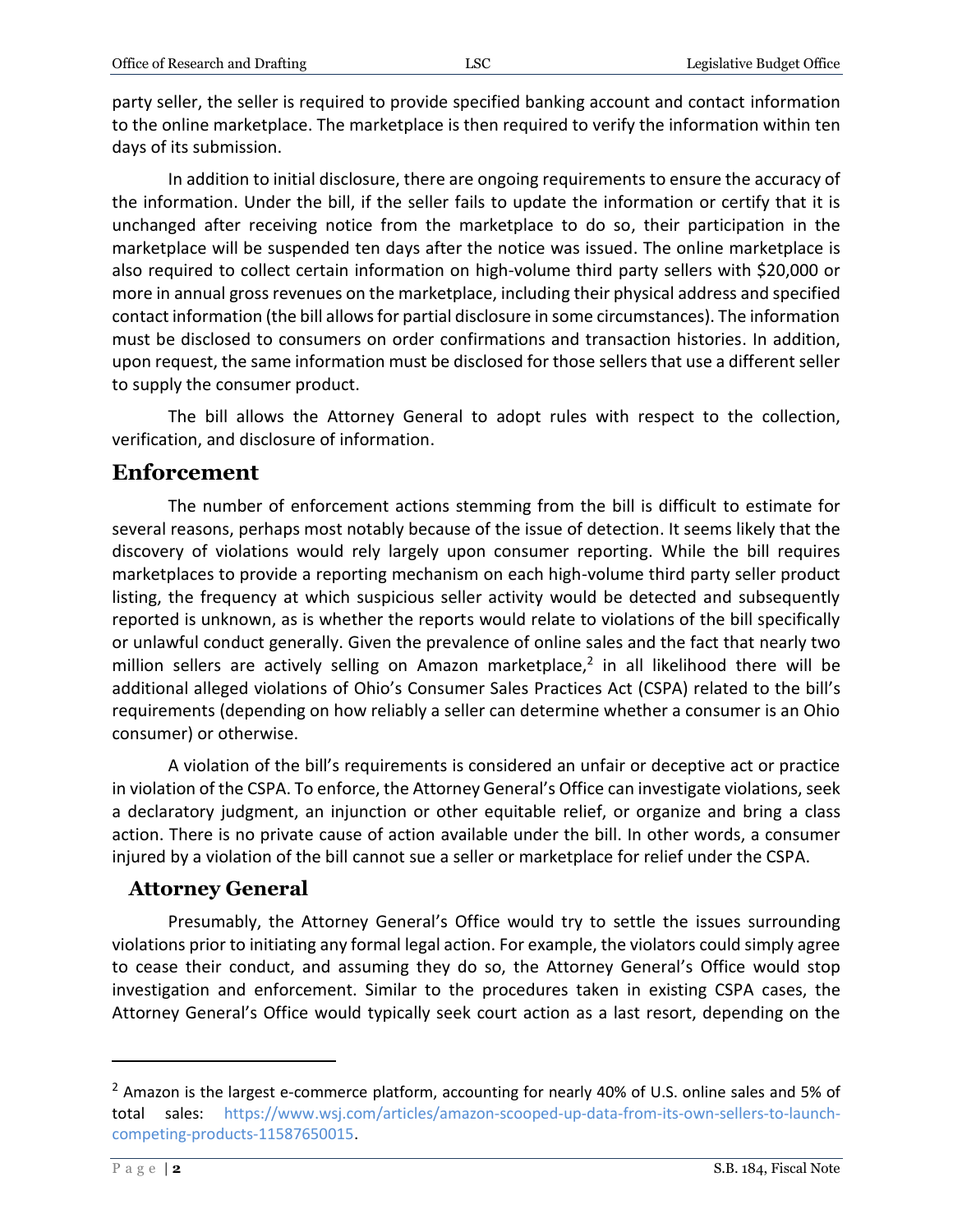nature of the violation and if they perceive the person or entity in question is receiving a pattern of consumer complaints. Assuming a less formal negotiating strategy does not work, the Attorney General's Office could request that a court of common pleas issue a declaratory judgment, a temporary restraining order, or an injunction in order to persuade the person or entity to cease their offending behavior.

If the Attorney General's Office successfully pursues a civil remedy, the court adjudicating the matter can award the Attorney General all costs and expenses associated with its investigation, in addition to reasonable attorney's fees. The court may also order civil penalties of up to \$25,000. Three-quarters, or 75%, of this civil penalty (as much as \$18,750 if the maximum \$25,000 possible fine is assessed), as well as the investigation costs and attorney's fees, would be credited to the state's Consumer Protection Enforcement Fund (Fund 6310). The remaining one-quarter, or 25%, of the civil penalty that violators could be ordered to pay would go to the treasury of the county where the Attorney General's action is brought (as much as \$6,250 if the \$25,000 maximum possible fine is assessed). The timing and magnitude of the revenue stream is variable and unpredictable.

The magnitude of work involved for the Attorney General's Consumer Protection Section would depend on the number of complaints filed/reported, investigations performed, and enforcement actions taken. The bill will create one-time and ongoing operating costs for the Consumer Protection Section; however, the amount of those potential costs have yet to be determined. It is also uncertain the degree to which any additional operating costs would be offset by additional penalty money credited to Fund 6310. This is because investigation and enforcement of certain provisions (specifically related to the submission of information by a seller to a marketplace, and the verification and certification of that information) would require the Consumer Protection Section to broaden its scope of normal duties to investigate business-to-business transactions. The workload increase may necessitate additional budgetary resources to hire and support the necessary staff.

## **Synopsis of Fiscal Effect Changes**

Relative to the As Passed by the Senate version of the bill, the substitute bill (I\_134\_2369):

- Makes numerous definitional changes, notably to count sales from any purchasers on the marketplace, rather than only Ohio purchasers, towards the \$5,000 gross revenue threshold in the definition of "high-volume third party seller." This change may apply the bill's regulations to a greater number of online sellers. Other changes add exclusions and criteria to certain definitions such as "third party seller" and "online marketplace" that may have the opposite effect.
- Increases the timeframe, from 24 hours to ten days, in which an online marketplace must collect certain information from a high-volume third party seller, increases the timeframe, from three calendar days to ten days after receipt of the notice, in which the seller must verify the accuracy of the collected information, and modifies the information that is required to be provided. These changes generally make the bill's requirements less burdensome for sellers and marketplaces. These changes are unlikely to affect significantly compliance or, consequentially, the number of enforcement actions taken by the Attorney General.